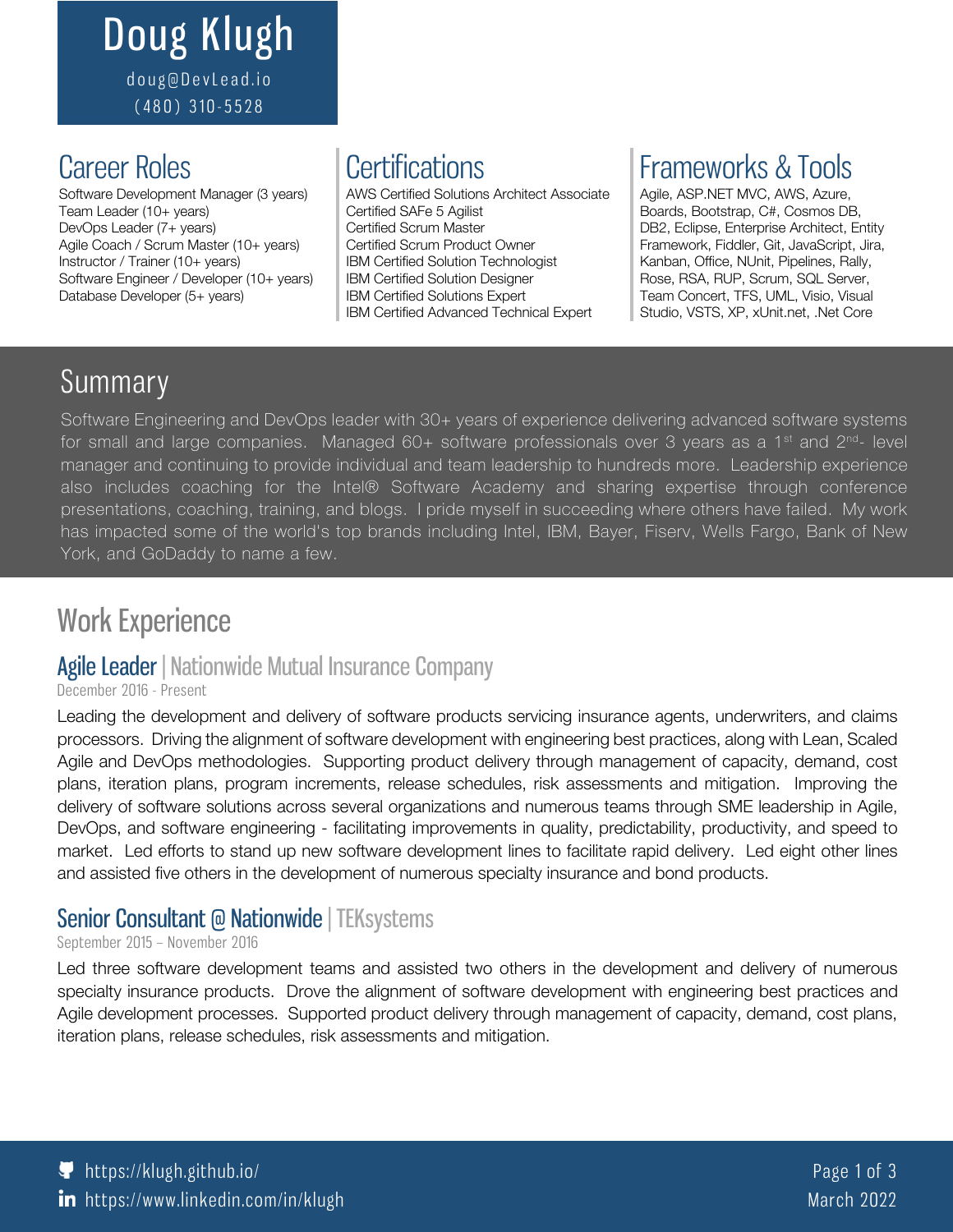# Work Experience (continued)

## Director of DevOps | Ipro Tech, LLC

#### December 2014 – May 2015

Led an organization of 7 engineering teams in the development of industry leading, e-discovery software products. Decreased lead time by 50% for six customer-facing desktop and web applications by accelerating the workflow from our development teams to our customers and increasing throughput by releasing smaller pieces of functionality more frequently. These improvements were realized through the adoption, training, and implementation of new processes, tools, and practices, including test and deployment automation.

## Engineering Manager | Intel Corporation

January 2012 – April 2014

Effectively managed all enterprise software development for new and legacy software to support development operations in the CSG Software Center of Excellence. Developed and communicated product visions and roadmaps to various levels of stakeholders. Coached and mentored development teams in employing Agile practices, requirements engineering, data, process, and software modeling, design principles, implementation through clean, testable, and predictable code, along with creation and execution of test plans and test cases. Managed software configuration and release management activities to ensure the integrity of all software builds, product baselines, change management processes, version control, and IP plans for multiple product lines, including Intel® Rapid Storage Technology (RST) and Intel® Smart Response Technology (SRT). Built and sustained key relationships with teams, groups, and organizations across Intel. As Process Improvement Lead, I directed efforts to evaluate, improve, and manage our organization's software processes. As Security Champion, I led all efforts to ensure security requirements were being met throughout the development lifecycle for Intel® RST and Intel® SRT.

## Technical Program Manager | Intel Corporation

### August 2010 – December 2011

Supported the delivery of major upgrades to Intel® Smart Response Technology and Intel® Rapid Storage Technology products for both client and enterprise server solutions. While leading a major organizational change through the adoption of Agile practices in the CSG Software Center of Excellence, I coached, trained, and mentored Scrum Masters, Product Owners, and team members in delivering application and system software to align with the production release of new chipsets. As the Scrum process owner for our organization, I initiated a strategic shift in program planning to align with Agile principles. I also facilitated a Scrum of Scrums to coordinate numerous interteam dependencies and facilitate continuous release planning for six development teams.

## Software Engineer / Project Leader | GoDaddy

### April 2008 – July 2010

Led the full-stack DevOps and solution development of a proprietary business intelligence framework for this worldleading Internet company. Delivered a single-page web application that provided decision support capabilities, trend analysis, forecasting, and monitoring of key business performance metrics related to Internet domains and Internet domains secondary markets. Served as build and release engineer to ensure integrity of software builds. Also, spearheaded my department's adoption and implementation of Scrum to improve quality and speed to market.